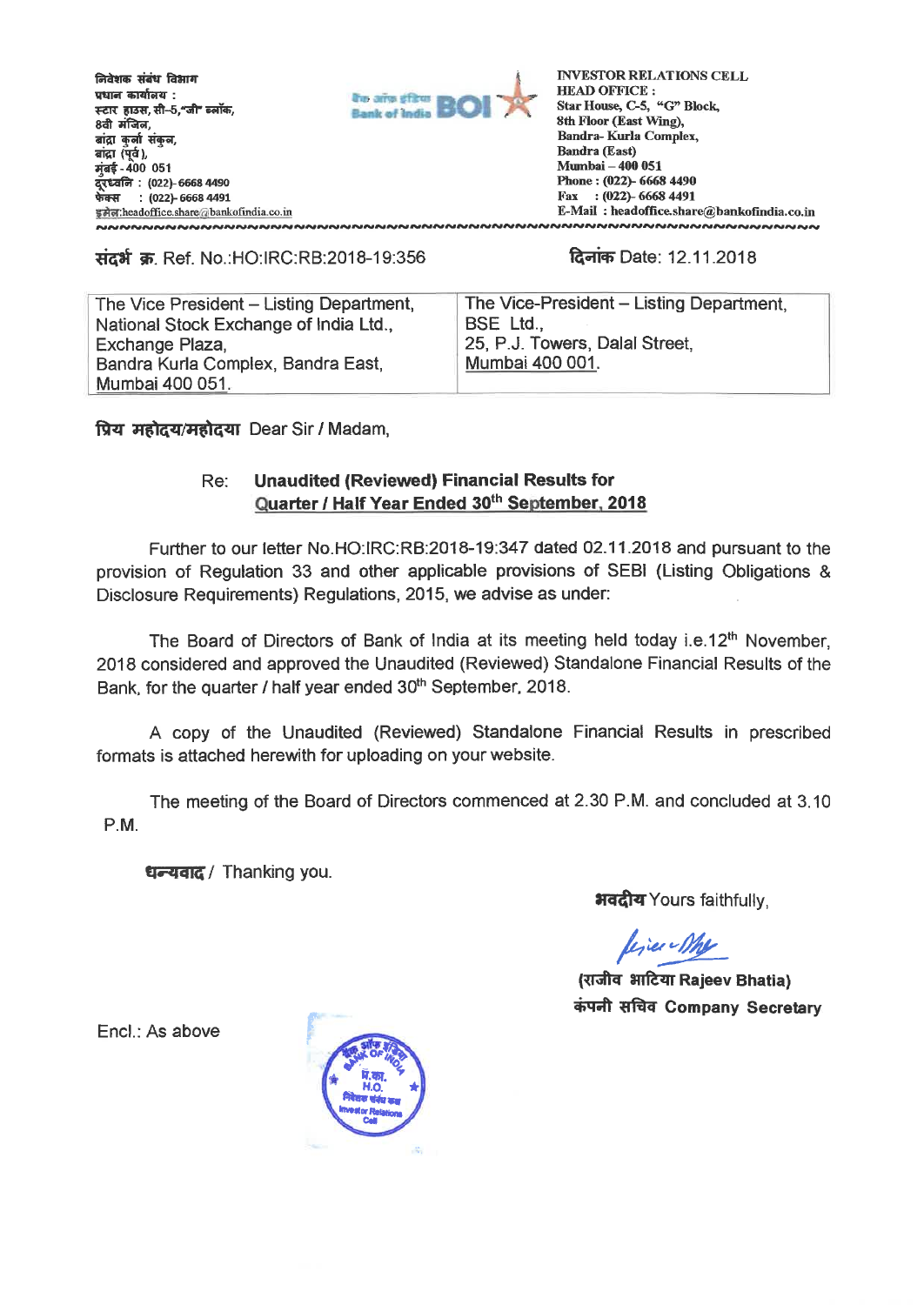

Head Office : Star House, C - 5,'G' Block, Bandra-Kurla Complex, Bandra (East), Mumbai - 400 051 Reviewed Financial Results for the quarter and half year ended 30<sup>th</sup> September, 2018

|              |                                                                                                                                                                   |              |               |            |                 |            | ` in Lakh  |
|--------------|-------------------------------------------------------------------------------------------------------------------------------------------------------------------|--------------|---------------|------------|-----------------|------------|------------|
|              | Particulars                                                                                                                                                       |              | Quarter ended |            | Half Year ended |            | Year ended |
| Sr.<br>No.   |                                                                                                                                                                   | Reviewed     |               |            | Reviewed        |            | Audited    |
|              |                                                                                                                                                                   | 30.09.2018   | 30.06.2018    | 30.09.2017 | 30.09.2018      | 30.09.2017 | 31.03.2018 |
| $\mathbf{1}$ | Interest earned $(a)+(b)+(c)+(d)$                                                                                                                                 | 9,76,982     | 10,01,286     | 9,89,409   | 19,78,268       | 19,38,974  | 38,07,141  |
|              | (a) Interest / discount on advances / bills                                                                                                                       | 6,49,452     | 6,71,364      | 6,69,575   | 13,20,816       | 13,04,431  | 25,29,530  |
|              | (b) Income on Investments                                                                                                                                         | 2,43,520     | 2,44,643      | 2,24,023   | 4,88,163        | 4,44,819   | 9,15,355   |
|              | (c) Interest on balances with RBI and other inter bank<br>funds                                                                                                   | 74,944       | 65,037        | 77,741     | 1,39,981        | 1,57,271   | 2,73,170   |
|              | (d) Others                                                                                                                                                        | 9,066        | 20,242        | 18,070     | 29,308          | 32,453     | 89,086     |
| 2            | Other Income                                                                                                                                                      | 1,03,042     | 83,010        | 1,70,638   | 1,86,052        | 3,31,734   | 5,73,376   |
| 3            | TOTAL INCOME $(1+2)$                                                                                                                                              | 10,80,024    | 10,84,296     | 11,60,047  | 21,64,320       | 22,70,708  | 43,80,517  |
| 4            | Interest expended                                                                                                                                                 | 6,84,303     | 6,65,856      | 6,98,585   | 13,50,159       | 13,94,847  | 27,56,507  |
| 5            | Operating expenses (i)+(ii)                                                                                                                                       | 2,31,020     | 2,31,521      | 2,38,157   | 4,62,541        | 4,14,613   | 9,10,117   |
|              | (i) Employees cost                                                                                                                                                | 1,39,031     | 1,08,945      | 1,26,906   | 2,47,976        | 2,19,075   | 4,90,327   |
|              | (ii) Other operating expenses                                                                                                                                     | 91,989       | 1,22,576      | 1,11,251   | 2,14,565        | 1,95,538   | 4,19,790   |
| 6            | TOTAL EXPENDITURE (4)+(5)<br>(excluding Provisions and Contingencies)                                                                                             | 9,15,323     | 8,97,377      | 9,36,742   | 18,12,700       | 18,09,460  | 36,66,624  |
| 7            | <b>OPERATING PROFIT (3-6)</b><br>(Profit before Provisions and Contingencies)                                                                                     | 1,64,701     | 1,86,919      | 2,23,305   | 3,51,620        | 4,61,248   | 7,13,893   |
| 8            | Provisions (other than tax) and Contingencies                                                                                                                     | 3,34,327     | 2,56,419      | 1,95,330   | 5,90,746        | 4,19,858   | 15,77,243  |
|              | of which provision for Non-performing Assets                                                                                                                      | 2,82,762     | 2,25,966      | 1,86,682   | 5,08,728        | 4,02,303   | 15,09,532  |
| 9            | Exceptional items                                                                                                                                                 |              |               |            |                 |            |            |
| 10           | Profit (+) /Loss (-) from Ordinary Activities before tax (7-8-<br>9)                                                                                              | (1,69,626)   | (69, 500)     | 27,975     | (2,39,126)      | 41,390     | (8,63,350) |
| 11           | Tax expense                                                                                                                                                       | (54,001)     | (79, 011)     | 10,068     | (1, 33, 012)    | 14,712     | (2,58,979) |
| 12           | Net Profit(+)/Loss(-) from Ordinary Activities after tax (10-<br>11)                                                                                              | (1, 15, 625) | 9,511         | 17,907     | (1,06,114)      | 26,678     | (6,04,371) |
| 13           | Extraordinary items (net of tax expense)                                                                                                                          |              |               |            |                 |            |            |
| 14           | Net Profit(+)/Loss(-) for the period (12-13)                                                                                                                      | (1, 15, 625) | 9,511         | 17,907     | (1,06,114)      | 26,678     | (6,04,371) |
| 15           | Paid-up equity share capital (Face value '10 each)                                                                                                                | 1,74,372     | 1,74,372      | 1,18,529   | 1,74,372        | 1,18,529   | 1,74,372   |
| 16           | <b>Reserves excluding Revaluation Reserves</b>                                                                                                                    |              |               |            |                 |            | 28,24,776  |
| 17           | <b>Analytical Ratios</b>                                                                                                                                          |              |               |            |                 |            |            |
|              | (i) Percentage of shares held by Government of India                                                                                                              | 83.09%       | 83.09%        | 75.12%     | 83.09%          | 75.12%     | 83.09%     |
|              | (Basel III)<br>(ii) Capital Adequacy Ratio                                                                                                                        | 10.93%       | 11.43%        | 12.23%     | 10.93%          | 12.23%     | 12.94%     |
|              | <b>CET 1 Ratio</b><br>(a)                                                                                                                                         | 7.53%        | 8.01%         | 7.21%      | 7.53%           | 7.21%      | 7.87%      |
|              | (b) Additional Tier 1 Ratio                                                                                                                                       | 0.13%        | 0.13%         | 1.65%      | 0.13%           | 1.65%      | 1.86%      |
|              | (iii) Earnings per Share (EPS)                                                                                                                                    |              |               |            |                 |            |            |
|              | a) Basic and diluted EPS before Extraordinary items (net<br>of tax expense) for the period, for the year to date and for<br>the previous year (Not annualised) () | (6.63)       | 0.55          | 1.57       | (6.09)          | 2.42       | (52.55)    |
|              | b) Basic and diluted EPS before Extraordinary items for<br>the period, for the year to date and for the previous year<br>(Not annualised) ()                      | (6.63)       | 0.55          | 1.57       | (6.09)          | 2.42       | (52.55)    |
|              | <b>NPA Ratios</b>                                                                                                                                                 |              |               |            |                 |            |            |
|              | (iv) (a) Amount of gross non-performing assets                                                                                                                    | 61,56,065    | 60,60,446     | 49,30,690  | 61,56,065       | 49,30,690  | 62,32,846  |
|              | (b) Amount of net non-performing assets                                                                                                                           | 25,99,415    | 27,93,225     | 23,56,573  | 25,99,415       | 23,56,573  | 28,20,727  |
|              | (c) Percentage of gross NPAs                                                                                                                                      | 16.36%       | 16.66%        | 12.62%     | 16.36%          | 12.62%     | 16.58%     |
|              | (d) Percentage of net NPAs                                                                                                                                        | 7.64%        | 8.45%         | 6.47%      | 7.64%           | 6.47%      | 8.26%      |
|              | (v) Return on Assets (Annualised)                                                                                                                                 | $-0.70%$     | $0.06\%$      | $0.11\%$   | $-0.32%$        | 0.08%      | $-0.91%$   |







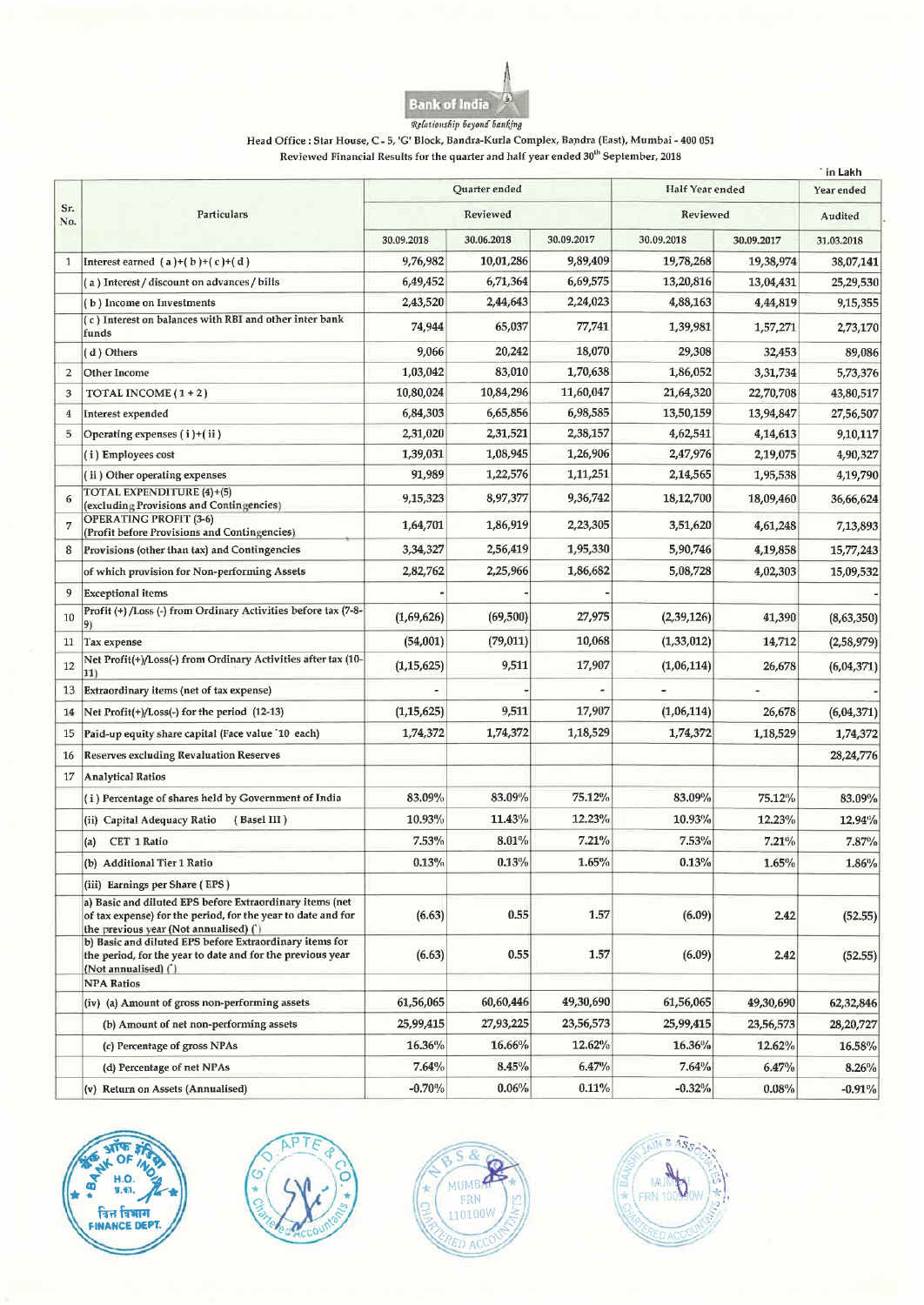## Segment Information Part A: Business Segments

| 74                                       |                                                            |        |                    |          | $\sim$          |               |
|------------------------------------------|------------------------------------------------------------|--------|--------------------|----------|-----------------|---------------|
|                                          |                                                            |        |                    |          |                 |               |
|                                          |                                                            |        |                    |          |                 |               |
|                                          |                                                            |        | $(1 - 1)$          |          |                 |               |
|                                          |                                                            |        |                    |          |                 |               |
|                                          |                                                            |        |                    |          |                 |               |
|                                          |                                                            |        |                    | Л        |                 |               |
|                                          |                                                            |        |                    |          |                 |               |
|                                          |                                                            | f.     | $\epsilon$         |          |                 |               |
|                                          |                                                            |        | 27,975             |          |                 |               |
| Less : i) Other Un-allocable expenditure |                                                            |        |                    |          |                 | 1             |
| ii) Un-allocable income                  |                                                            |        |                    |          |                 |               |
|                                          |                                                            |        |                    |          |                 |               |
|                                          |                                                            |        |                    | -)       |                 |               |
|                                          |                                                            |        | $\mathcal{A}$      |          |                 |               |
|                                          |                                                            |        |                    |          |                 |               |
| controlled in                            |                                                            |        |                    |          |                 |               |
|                                          |                                                            |        |                    |          |                 |               |
|                                          |                                                            |        |                    |          |                 |               |
|                                          |                                                            | $\sim$ | $\mathcal{A}_1$    |          | JU.             |               |
|                                          |                                                            |        |                    |          |                 |               |
|                                          |                                                            |        |                    | 30 22 33 |                 |               |
|                                          |                                                            |        |                    |          |                 |               |
| $\sim$                                   |                                                            |        | $\sim$ $-$         |          |                 |               |
| $\mathcal{A}$                            |                                                            |        | $\mathbb{R}^{n}$ . |          |                 |               |
|                                          | $-1 - 6$                                                   |        | 1.4.2.3            |          | $2 - 1$         |               |
|                                          |                                                            | 76     |                    |          |                 |               |
|                                          |                                                            |        |                    |          |                 |               |
|                                          |                                                            |        |                    |          |                 |               |
|                                          |                                                            |        |                    |          |                 |               |
| <b>All Card</b>                          |                                                            |        |                    | $-7.51$  | $\sim$ 14 $\pm$ |               |
| $\mathcal{U}=\mathcal{V}$                | $\left(\begin{array}{cc} 1 & 1 \end{array}\right)$<br>$\ $ |        |                    |          |                 | $\rightarrow$ |
| $\sim$ $\sim$ $\sim$ $\sim$              |                                                            |        | $\mathcal{H}$      | ×        |                 |               |
| $\sim$ 100 $\mu$                         |                                                            |        |                    |          | $\sim$          |               |
|                                          |                                                            |        |                    |          |                 |               |





MU'